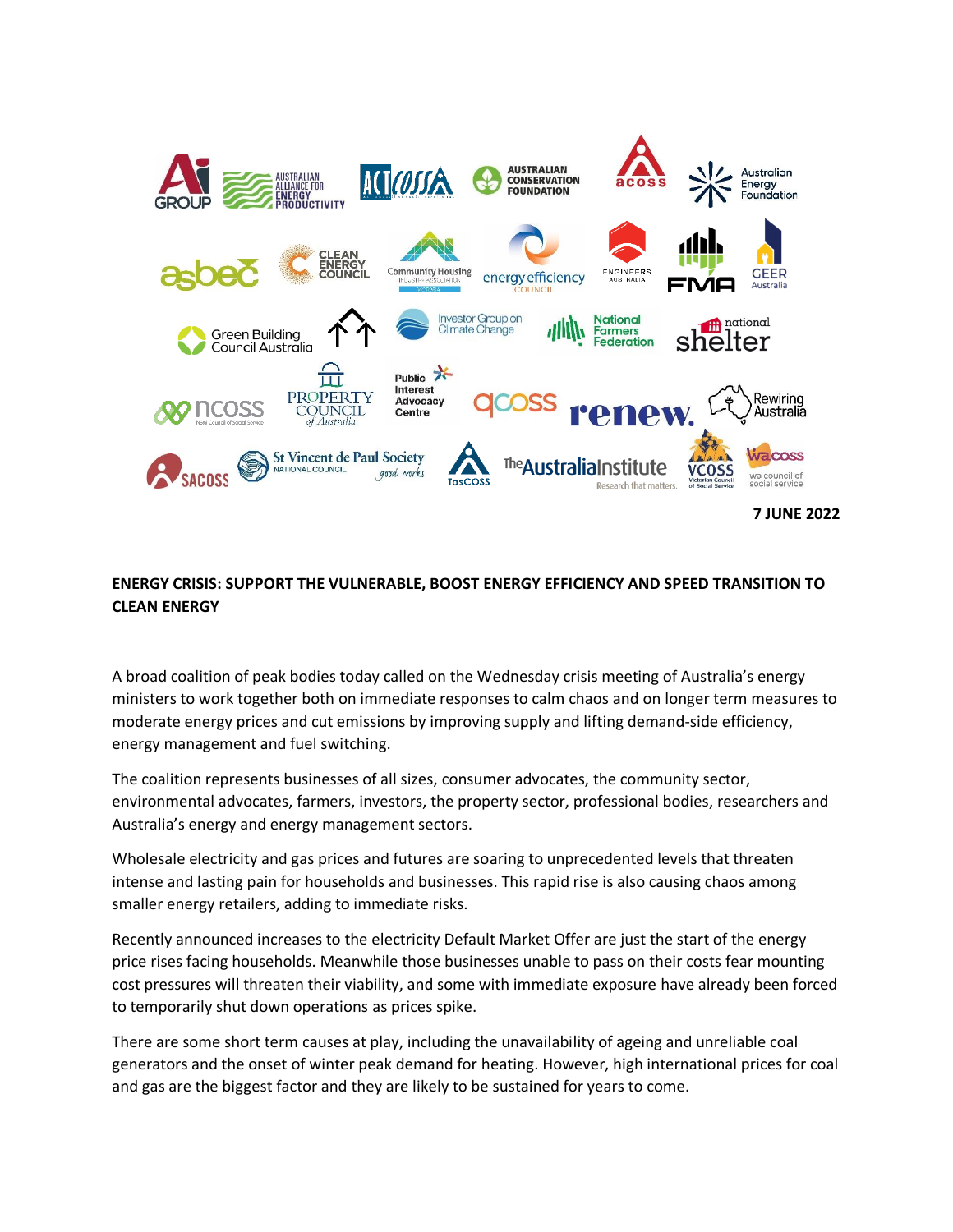We are encouraged by national Climate Change and Energy Minister Chris Bowen's early push to bring his State and Territory counterparts together this week. The response they forge jointly should be collaborative, balanced and staged.

A collaborative response between the Commonwealth, States and energy stakeholders is needed because no one player holds all the powers, resources and information to resolve this crisis. Industry and community leaders can bring expertise, urgency and goodwill to the table and we ask energy ministers to work with us. Working together and being transparent will give us all the best chance of success.

A balanced response will address both the supply and the demand sides of this crisis. Energy supply is essential, including behind-the-meter solar and storage accessible to all. But final energy costs depend not just on the price of energy, but how much energy households and businesses have to use to meet their needs. A long-standing lack of investment in energy efficiency, energy management and fuel switching has left Australians more vulnerable both to high prices and to extreme weather. Demandside investments don't just pay off through lower individual bills. They deliver improved health and higher energy productivity, reduce the need for new supply-side investment, and help us reach our emissions goals.

A staged response is essential because this crisis includes both acute price pain and the likelihood of chronic high prices thereafter. Only a handful of measures are likely to help in the short term and they are unlikely to be sustainable. Accelerating our clean energy transition in a fair and inclusive way will ultimately deliver durable help, but while that requires immediate action it will largely impact the medium term. A faster buildout of large-scale renewables and transmission makes all the sense in the world, as does a speedier move from natural gas to alternatives from electrification (like efficient reverse cycle air conditioning in households) to biogas (like captured landfill gas running brick kilns) to hydrogen (like green hydrogen for essential chemical products) as appropriate in different contexts. Actually making this acceleration work will be complex, requiring reforms and coordination across multiple jurisdictions and both public and private investments.

While all short term options should be evaluated, financial support to the most vulnerable energy users appears essential. Priority should be given to:

- Low-income households, including through increasing income support payments and more adequate and responsive energy concessions; and
- Those businesses who are coming out of contract or exposed to spot energy prices; unable to pass increased costs on; and sufficiently energy intensive for these cost increases to threaten business continuity.

Broader reforms such as a lift in income support payments would reduce the need for emergency energy support payments.

Without urgent action, this winter will be a difficult one for energy users and the next few years may not be much easier. We are confident, however, that Australia's governments can alleviate this pain and build a stronger, more affordable and clean future if they work together and draw on the expertise and goodwill around them.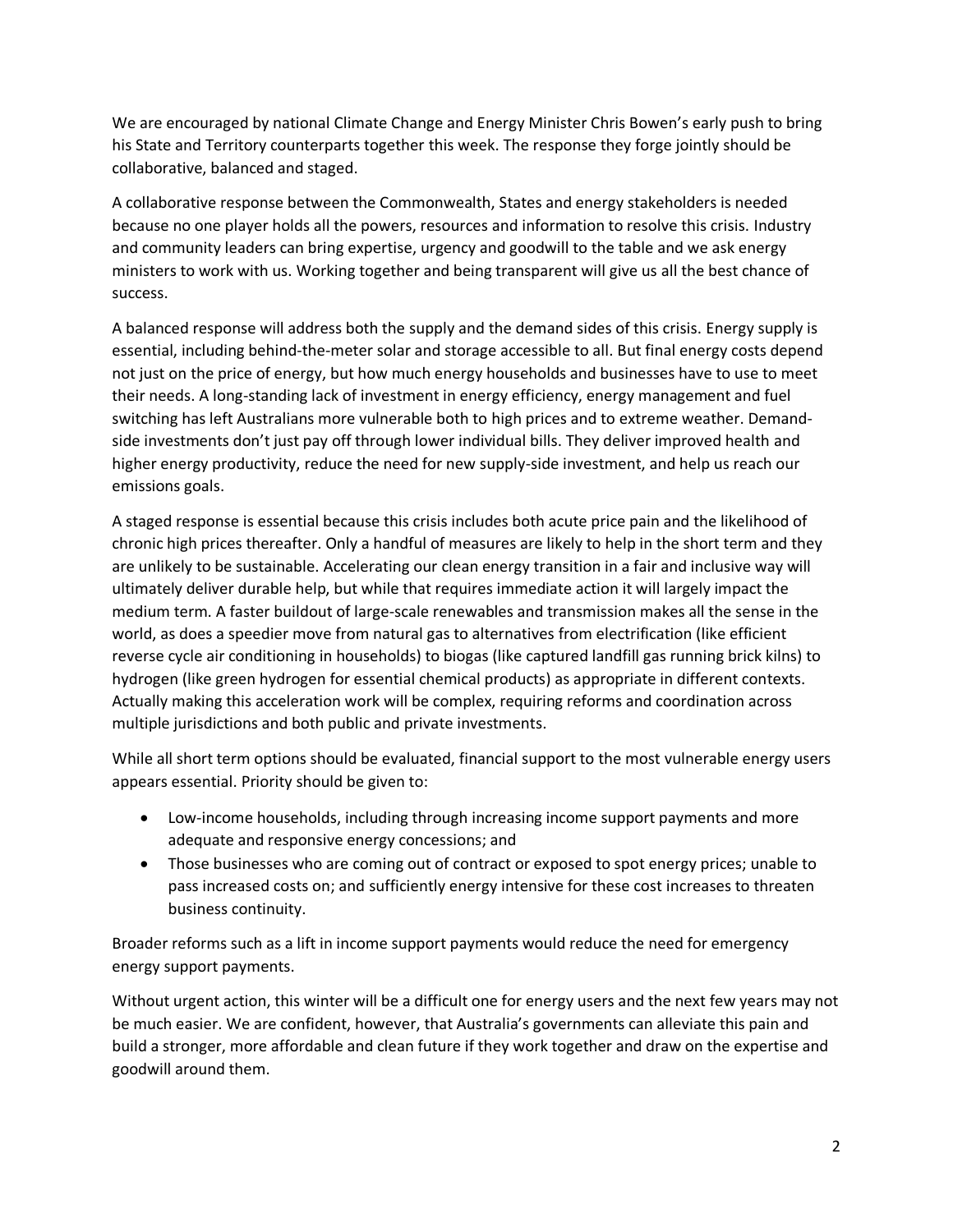**Innes Willox** Chief Executive Ai Group

**Jarrod Leak** Chief Executive Officer Australian Alliance for Energy Productivity (A2EP)

**Emma Campbell** Chief Executive Officer ACT Council of Social Service

**Kelly O'Shanassy** Chief Executive Officer Australian Conservation Foundation

**Cassandra Goldie** Chief Executive Officer Australian Council of Social Service

**Anna Crabb** Chief Executive Officer Australian Energy Foundation

**Anne Martinelli** Interim Executive Director Australian Sustainable Built Environment Council

**Kane Thornton** Chief Executive Clean Energy Council

**Sarah Toohey** Chief Executive Officer Community Housing Industry Association Victoria

**Luke Menzel** Chief Executive Officer Energy Efficiency Council

**Michael Luddeni** Chief Executive Officer (Acting) Engineers Australia

**Davina Rooney** Chief Executive Officer Green Building Council of Australia

**Nicholas Burt** Chief Executive Facility Management Association of Australia

**Dr Rowan Bedggood** Chair Group of Energy Efficiency Researchers (GEER) Australia

## **Housing for Health Incubator**

**Rebecca Mikula-Wright** Chief Executive Officer Investor Group on Climate Change **Tony Mahar** Chief Executive Officer National Farmers' Federation

**Emma Greenhalgh** Chief Executive Officer National Shelter

**Joanna Quilty** Chief Executive Officer New South Wales Council of Social Service

**Ken Morrison** Chief Executive Property Council of Australia

**Douglas McCloskey** Program Director, Energy + Water Consumers' Advocacy Program Public Interest Advocacy Centre

**Aimee McVeigh** Chief Executive Officer Queensland Council of Social Service

**Kate Doyle** Interim Chief Executive Officer Renew

**Dr Saul Griffith** Founder Rewiring Australia

**Ross Womersley** Chief Executive Officer South Australian Council of Social Service

**Gavin Dufty** General Manager – Policy and Research St Vincent de Paul Society

**Adrienne Picone** Chief Executive Officer Tasmanian Council of Social Service

**Ben Oquist** Executive Director The Australia Institute

**Emma King** Chief Executive Officer Victorian Council of Social Service

**Louise Giolitto** Chief Executive Officer Western Australian Council of Social Service